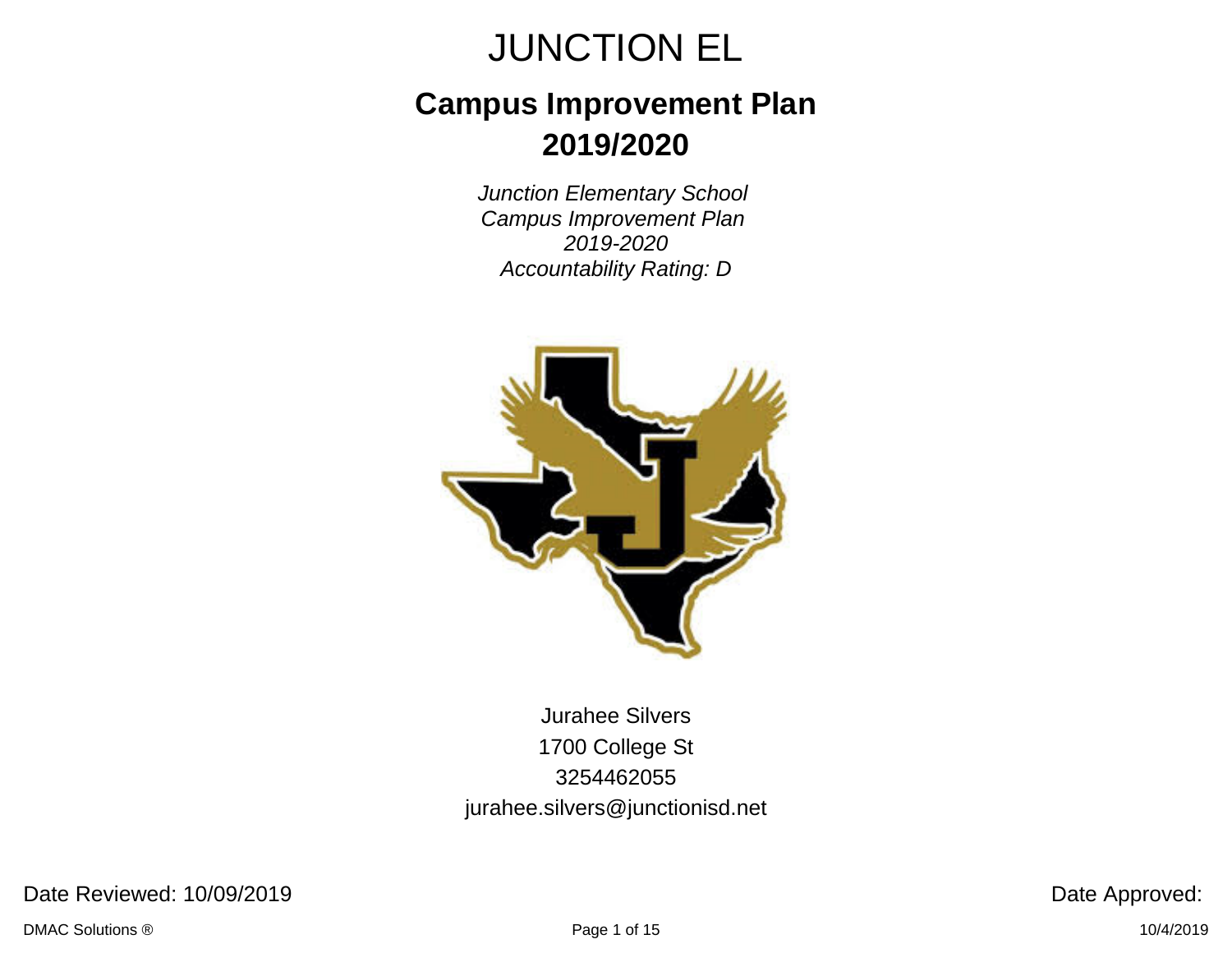### **Mission**

The students and staff at JES will nurture the growth, success and positive attitudes of everyone in the JES family.

Nondiscrimination Notice

JUNCTION EL does not discriminate on the basis of race, color, national origin, sex, or disability in providing education services, activities, and programs, including vocational programs, in accordance with Title VI of the Civil Rights Act of 1964, as amended; Title IX of the Educational Amendments of 1972; and section 504 of the rehabilitation Act of 1973; as amended.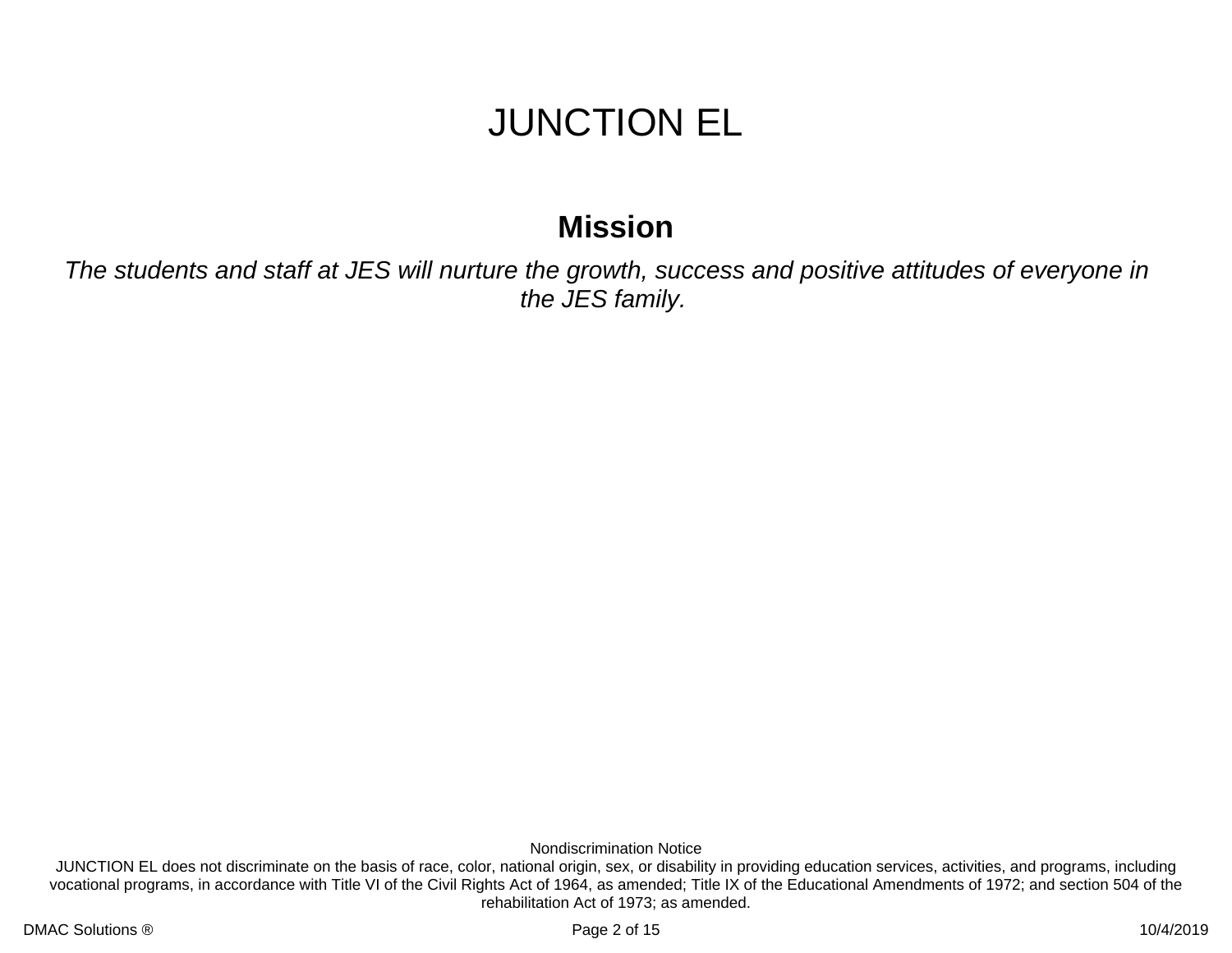### **JUNCTION EL Site Base**

| <b>Name</b>          | <b>Position</b>      |
|----------------------|----------------------|
| Silvers, Jurahee     | Campus Administrator |
| Adams, Meagan        | Teacher              |
| Carter, Cinnamon     | Teacher              |
| Guzman, Norma        | Teacher              |
| Helton, Joan         | Teacher              |
| Stewart, Stephanie   | Teacher              |
| Sanchez, Lupita      | Teacher              |
| Watson, Misty        | Teacher              |
| <b>Bullard, Mary</b> | <b>Campus User</b>   |
| Guerrero, Erin       | <b>Campus User</b>   |
| Hull, Gwen           | teaher               |
| Jackson, Hillary     | parent               |
| Yung, Lauren         | Parent               |
| Doss, Sandee         | Parent               |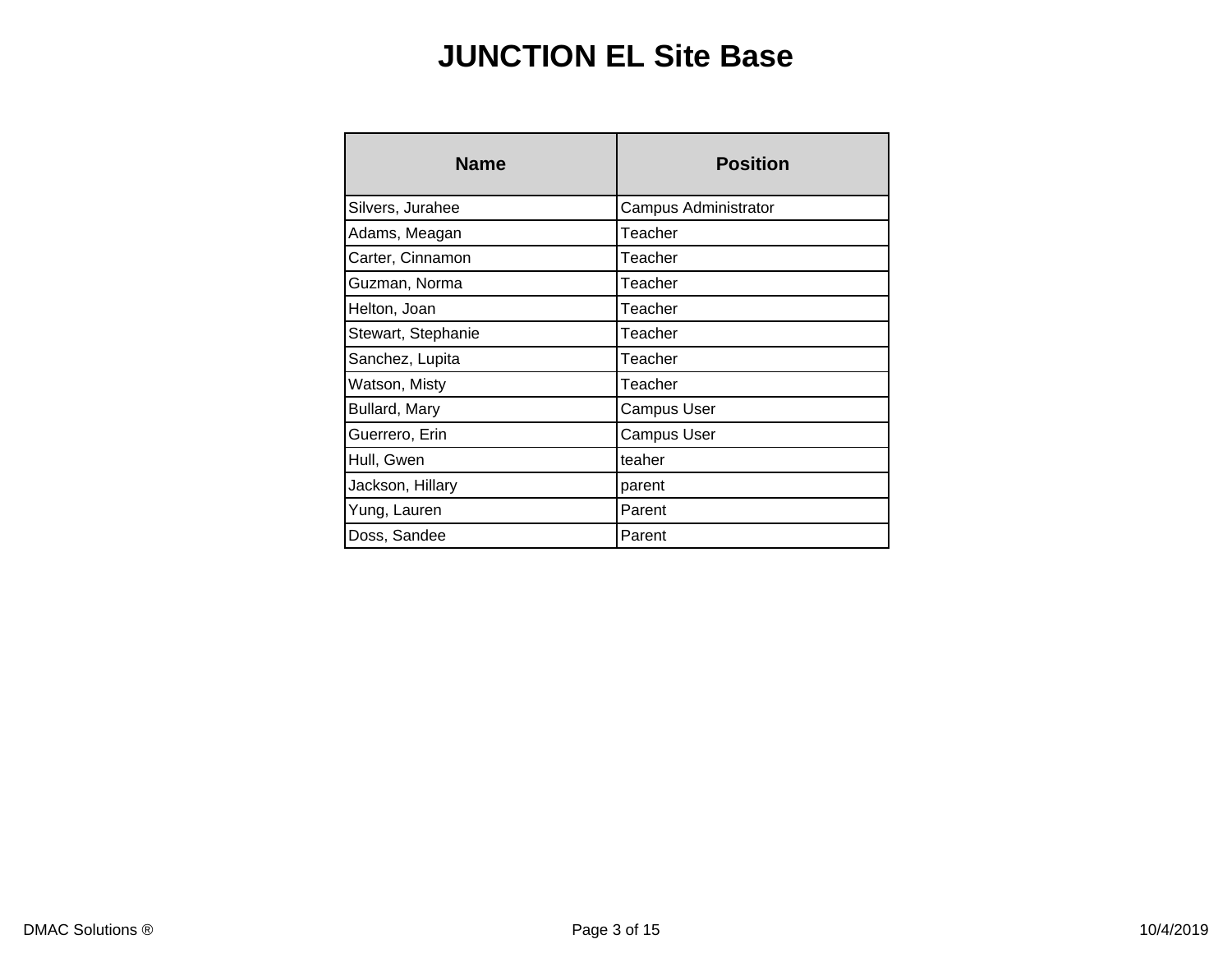### **Resources**

| <b>Resource</b>                                       | <b>Source</b> |
|-------------------------------------------------------|---------------|
| Title I                                               | Federal       |
| <b>Title IIA Principal and Teacher</b><br>Improvement | Federal       |
| <b>Local Districts</b>                                | Other         |
| <b>State Compensatory</b>                             | <b>State</b>  |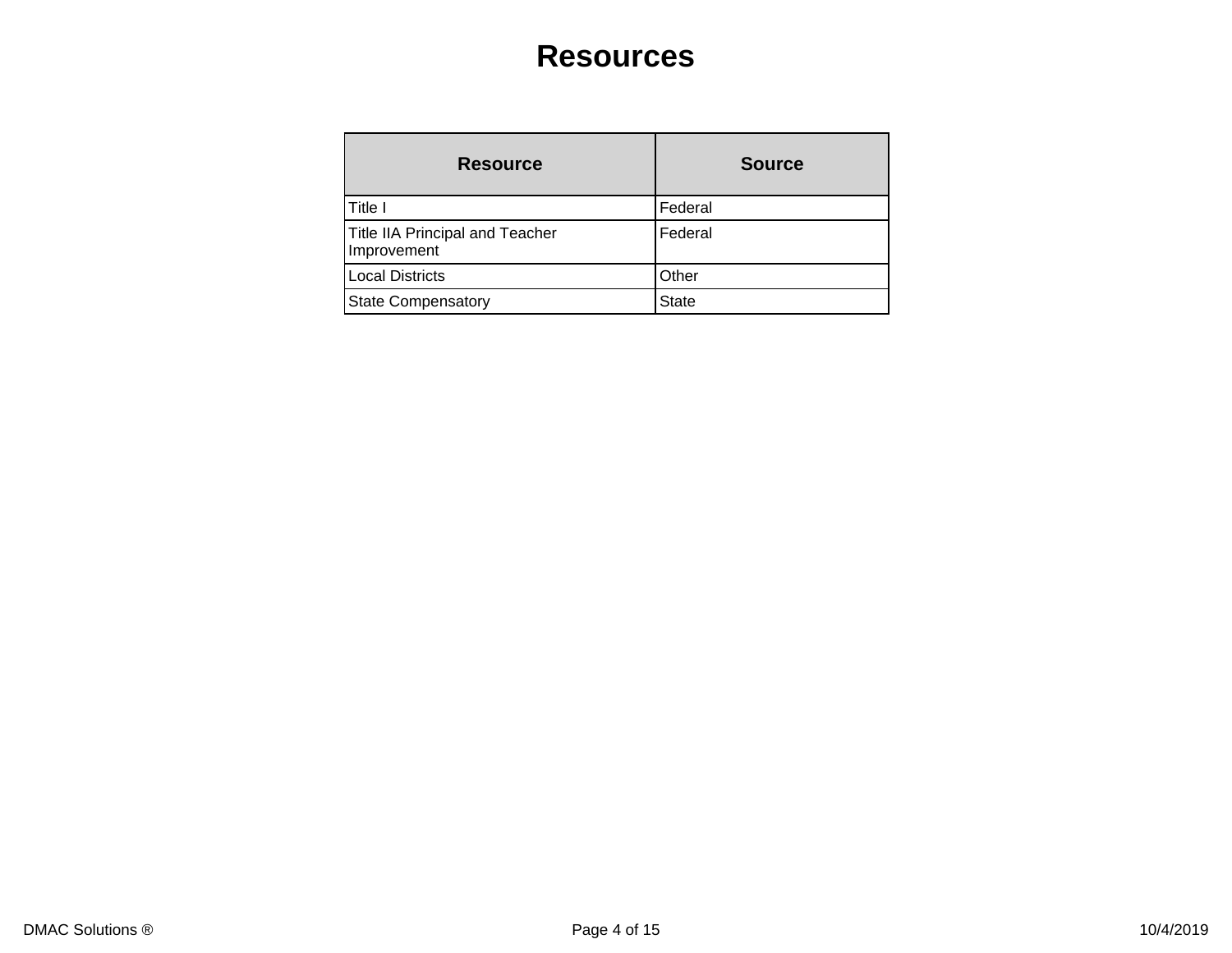### **Student Achievement**

#### **Student Achievement Summary**

Based on the findings from the comprehensive needs assessment, the committee finds that the STAAR test results show continuing areas of concern in Writing, Math and Reading. Tutorials for Reading/Writing as well as for Math, Social Studies, and Science will continue to be offered. Scheduling and staffing needs are being addressed to increase the RTI program\*. Professional development for core subject area teachers will be provided as needed. Curriculum alignment needs to be continually addressed in accordance with the new testing guidelines for STAAR. Teachers have seen a need for assessment materials; consequently, the district is providing access to DMAC through the ESC XV. TEKS Resource System is an additional resource for on-going assessment\*. Teachers will need professional development to ensure appropriate use of these programs. There is also a need for technology support in classrooms to allow more significant progress toward successful learning with our at-risk students. Based on our local needs assessment, Junction Elementary School is also providing activities to benefit all students to in becoming productive citizens upon graduation from High School.

### **School Culture and Climate**

#### **School Culture and Climate Summary**

Ensure a safe, secure, respectful, and drug-free environment for students, staff and the Junction community.

### **Staff Quality, Recruitment and Retention**

#### **Staff Quality, Recruitment and Retention Summary**

Recruit, develop and retain highly qualified, effective personnel.

### **Curriculum, Instruction and Assessment**

#### **Curriculum, Instruction and Assessment Summary**

Ensure that students demonstrate mastery of clearly defined academic skills required to support student achievement.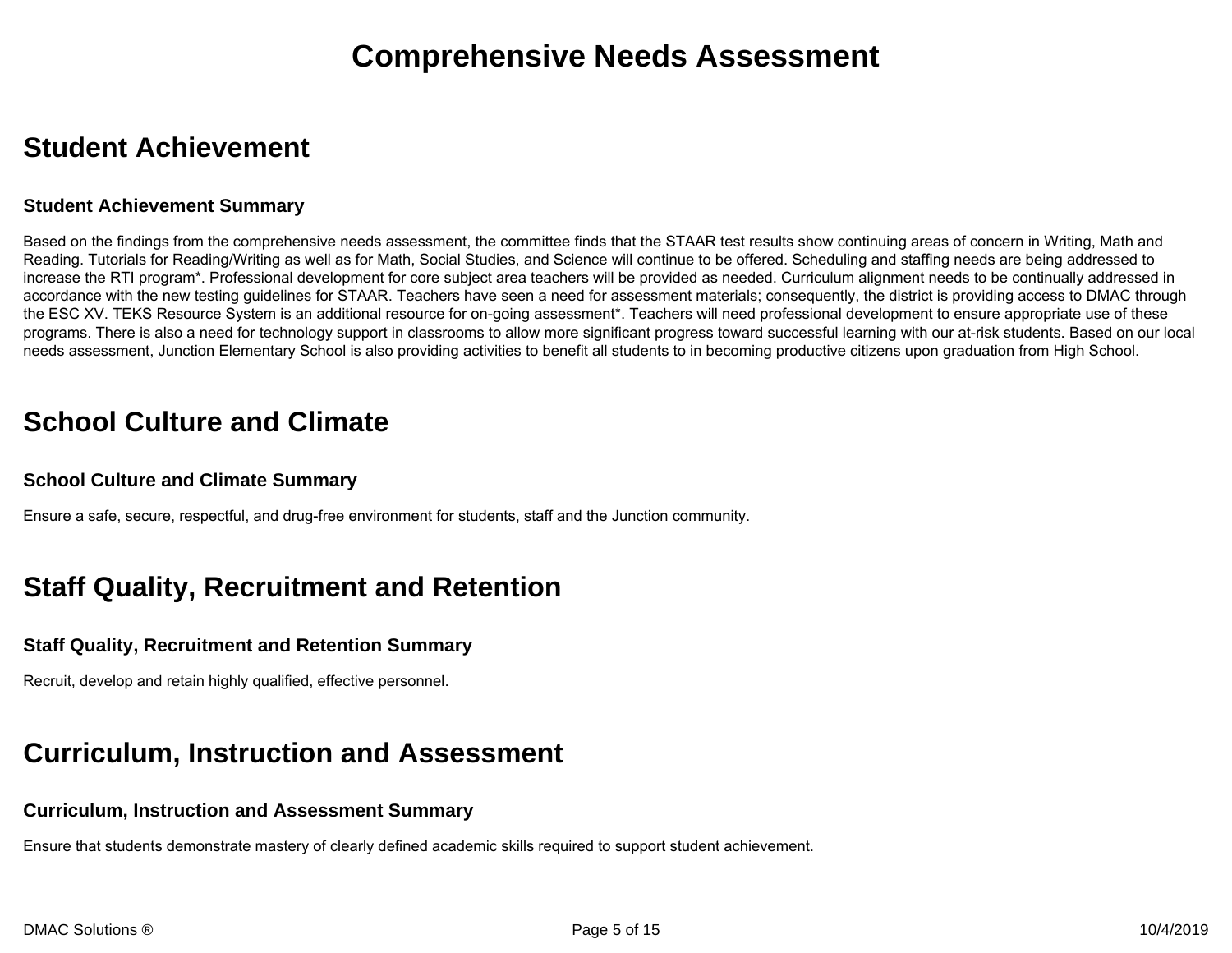### **Comprehensive Needs Assessment**

### **Family and Community Involvement**

#### **Family and Community Involvement Summary**

Promote and strengthen parent-teacher relationships to enhance trust and foster support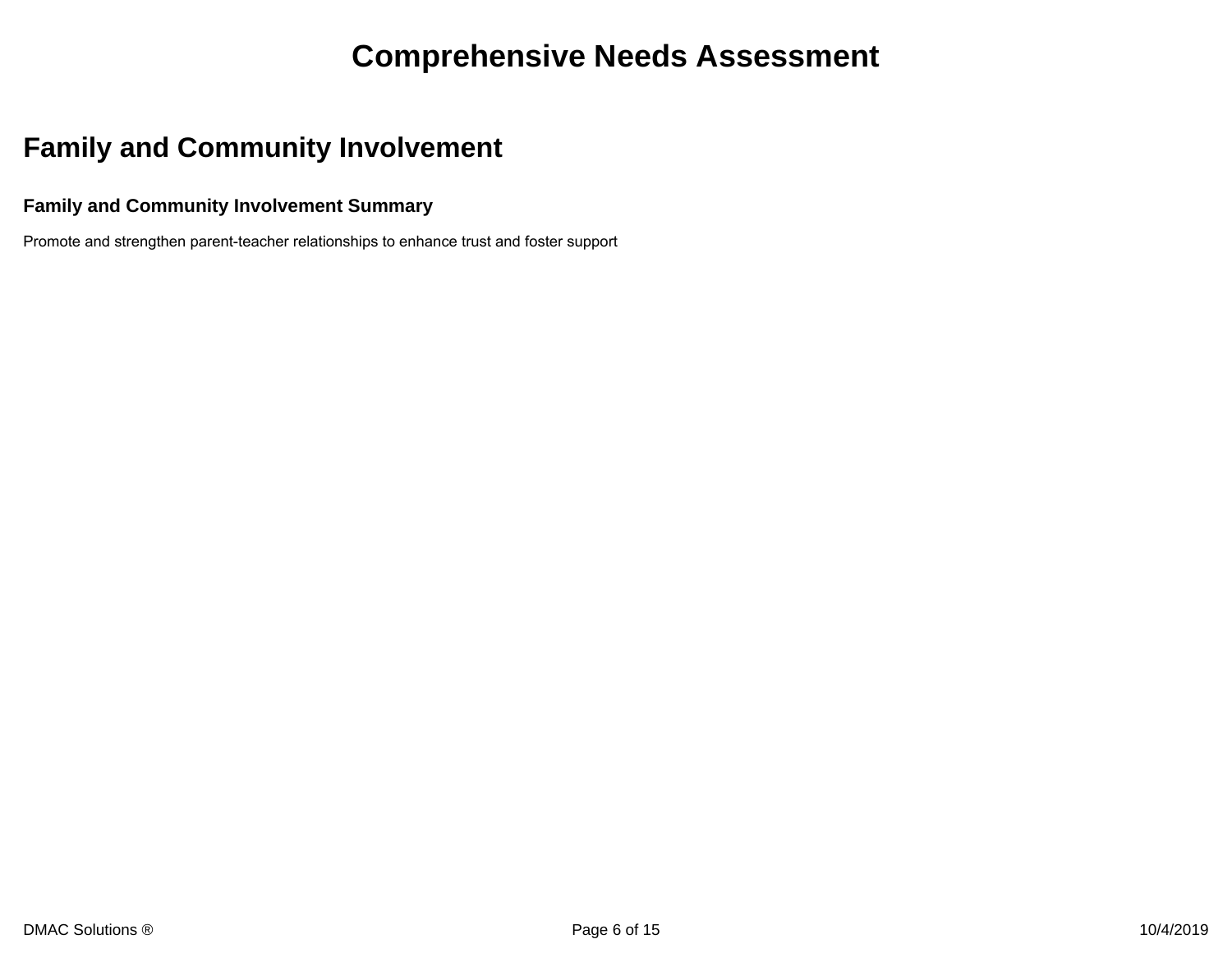The State Compensatory Education Program in Junction ISD provides supplemental services to the regular education program for students identified as at risk of dropping out of school. Each campus, along with its site-based decision making committees, will decide how the money can best be spent to provide compensatory, intensive, and accelerated instruction for the students in an at-risk situation for the purpose of increasing the academic achievement and reducing the dropout rate of those students who meet the eligibility criteria for being at-risk.

State of Texas Eligibility Criteria:

A student under 21 years of age and who:

1. is in pre-kindergarten – grade 3 and did not perform satisfactorily on a readiness test/assessment given during the current school year.

2. is in grades 7-12 and did not maintain a 70 average in two or more subjects in the foundation curriculum during a semester in the preceding or current school year OR is not maintaining a 70 average in two or more foundation subjects in the current semester.

3. was not advanced from one grade to the next for one or more school years (students in pre-k and k that are retained at parent request are not considered at-risk).

4. did not perform satisfactorily on a state assessment instrument, and has not in the previous or current school year performed on that instrument or another appropriate instrument at a level equal to at least 110 percent of the level of satisfactory performance on that instrument

5. is pregnant or is a parent

6. has been placed in an alternative education program during the preceding or current school year

7. has been expelled in accordance during the preceding or current school year

8. is currently on parole, probation, deferred prosecution or other conditional release

9. was previously reported through the Public Education Information Management System to have dropped out of school

10. is a student of limited English proficiency

11. is in the custody or care of the Department of Protective and Regulatory Services or has, during the current school year, been referred to the department by a school official, officer of the juvenile court, or law enforcement officials

12. is homeless

13. resided in the preceding school year or resides in the current school year in a residential placement facility in the district, including a detention facility, substance abuse treatment facility, emergency shelter, psychiatric hospital, halfway house, or foster group home.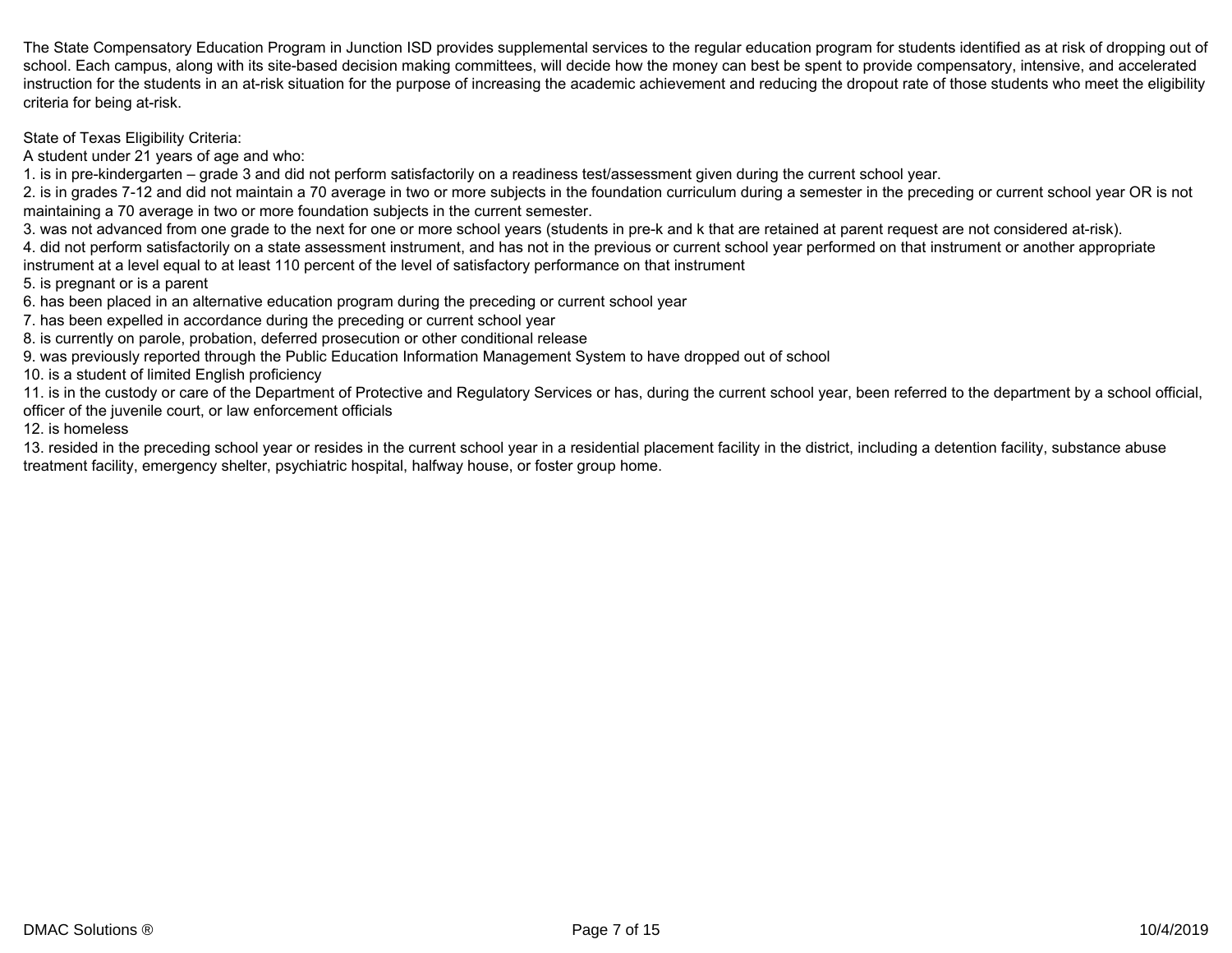#### **State Compensatory Education**

This District has written policies and procedures to identify the following: Students who are at risk of dropping out of school under state criteria How students are entered into the SCE program How students are exited from the SCE program The cost of the regular education program in relation to budget allocations per student and/or instructional staff per student ratio

STATE COMPENSATORY FUNDS: The total amount of funds for the 2018-2019 school year allocated as SCE funds for the Junction Elementary School is \$136,182.

FULL TIME EQUIVALENTS: The total number of FTE's funded through State Compensatory Education at the Junction Elementary School is 2.53.

IDENTIFICATION: Special programs coordinator monitors the current list of students identified as students in an at risk situation and adds new students as they meet the eligibility criteria established by the state.

EXITING FROM THE PROGRAM: Special programs coordinator exits students from the state compensatory education program when they no longer meet eligibility criteria established by the state.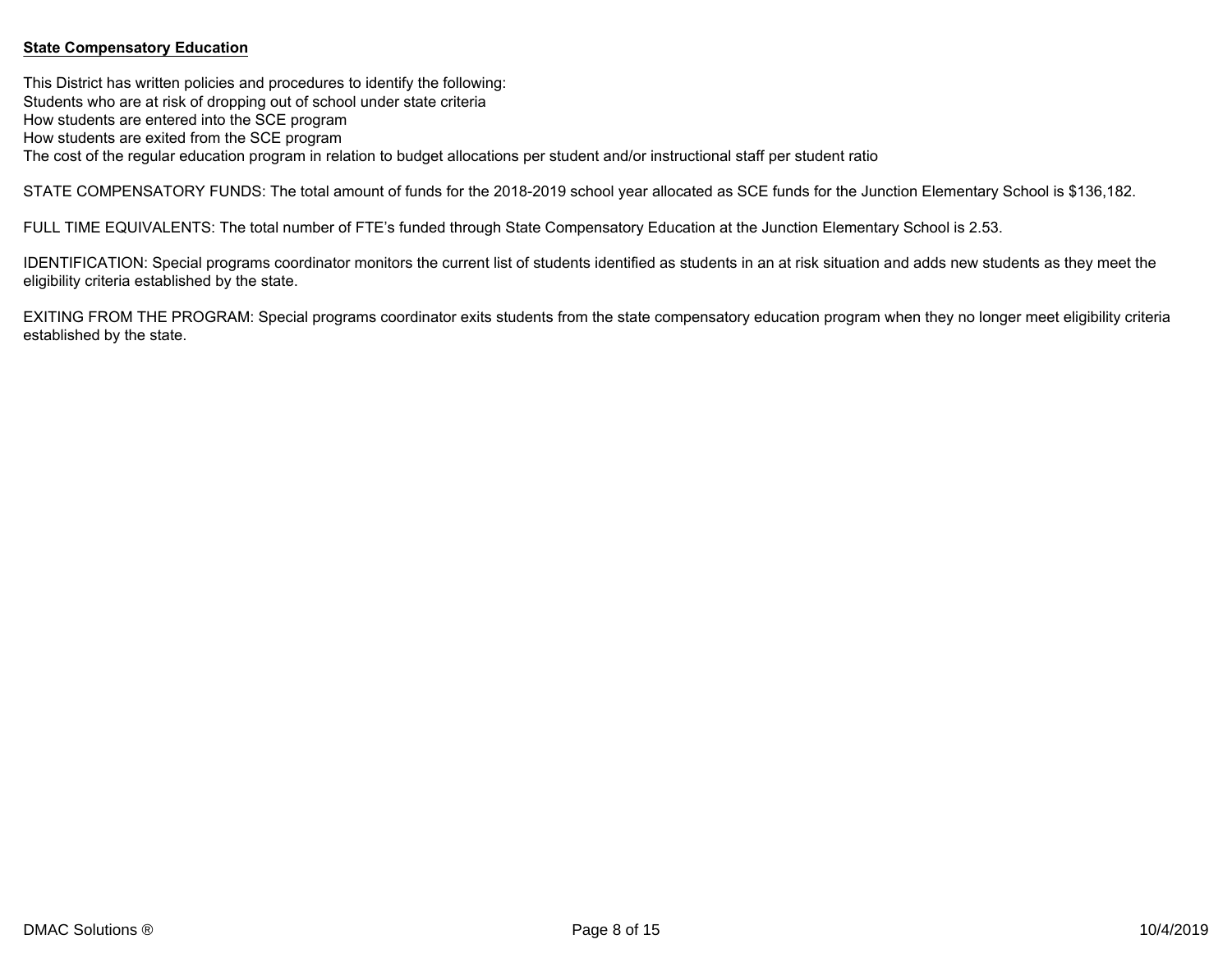Goal 1. Increase student achievement and academic success by strengthening educational programs and opportunities for all students, teachers and staff.

**Objective 1.** (Targeted Improvement Plan) Objective driven daily lesson plan with formative assessments and data driven instruction.

- Goal 2. Provide a well-defined plan to promote a safe, secure, respectful, and drug-free environment for students, staff and the Junction community.
	- **Objective 1.** PBIS Rewards system is used to track positive behavior and discipline referrals.
- **Goal 3.** Recruit, develop and retain highly qualified, effective personnel.
	- **Objective 1.** Principal and Instructional Coaches will support teachers as well as ESC 15 , Behavior support and Mentoring.
- **Goal 4.** Promote and strengthen community-focused relationships to enhance trust and foster support through communication.
	- **Objective 1.** Daily folder communication with behavior and academic resources is sent home. As well as access to Remind and PBIS Rewards App.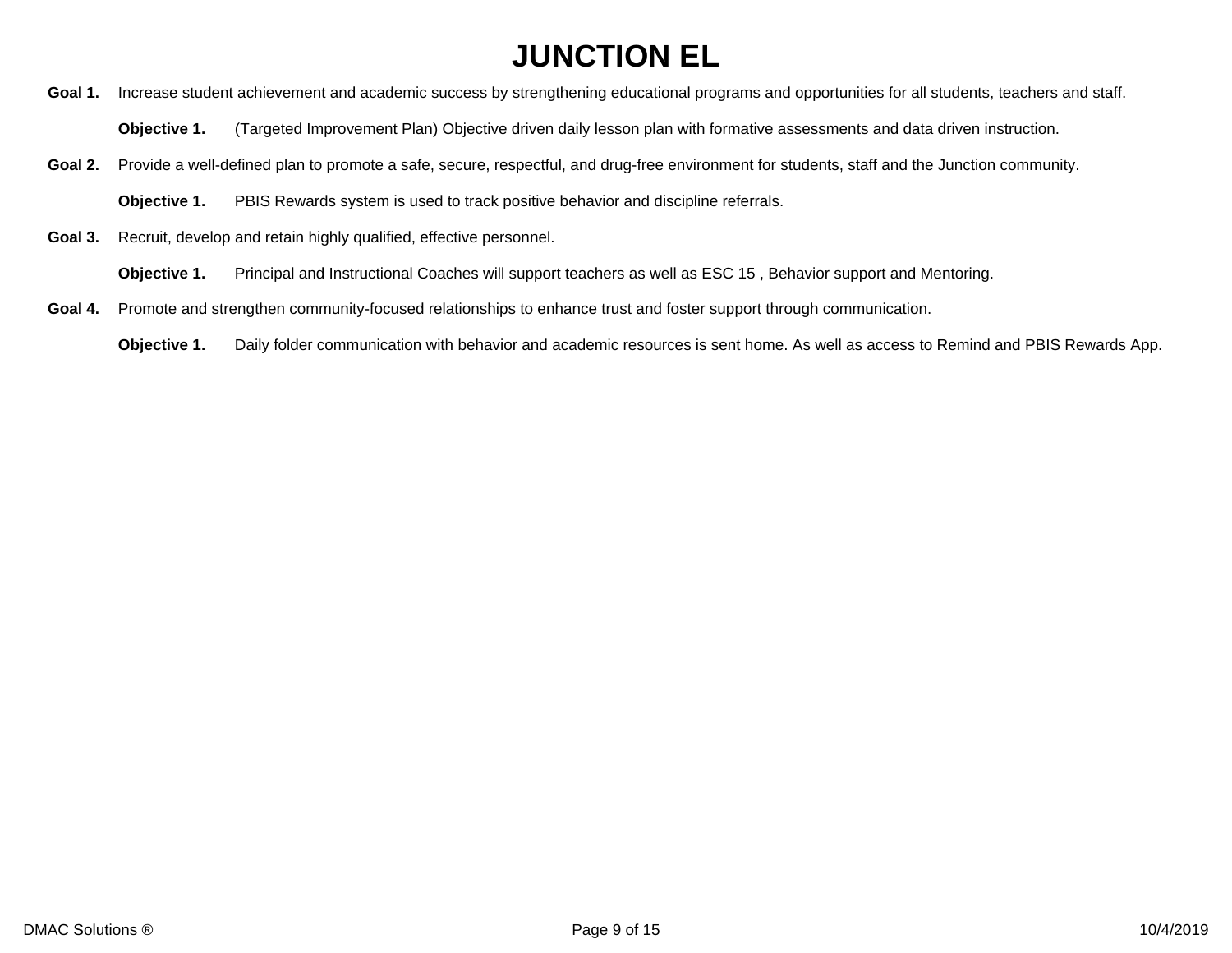Goal 1. Increase student achievement and academic success by strengthening educational programs and opportunities for all students, teachers and staff.

Objective 1. (Targeted Improvement Plan) Objective driven daily lesson plan with formative assessments and data driven instruction.

| <b>Activity/Strategy</b>                                                                                                                                                                                                                                                                                                              | <b>Person(s) Responsible</b>           | <b>Timeline</b> | <b>Resources</b>                                                | <b>Evaluation</b>                                    |
|---------------------------------------------------------------------------------------------------------------------------------------------------------------------------------------------------------------------------------------------------------------------------------------------------------------------------------------|----------------------------------------|-----------------|-----------------------------------------------------------------|------------------------------------------------------|
| 1. Vertically Align Core Subjects and<br>vocabulary Curriculum using the TEKS across<br>grade levels. (Title I SW Elements: 2.2) (Title<br>I TA: 1) (Target Group: All) (Strategic<br>Priorities: 4) (CSFs: 1,2)                                                                                                                      | Principal, Teacher(s)                  | May 2020        | (F) Title I, (F) Title IIA Principal<br>and Teacher Improvement | Formative - 2020 STAAR scores<br>and promotion rates |
| 2. Continue PLC meetings across the<br>curriculum to share and encourage the use of<br>current best instructional practices. RTI, SpEd,<br>successes, needs, curriculum and<br>communication (Title I SW Elements:<br>2.2, 2.4, 2.5) (Title I TA: 3, 6, 8) (Target Group:<br>All) (Strategic Priorities: 1,2,4) (CSFs: 2,7)           | Principal, Teacher(s)                  | May 2020        | (F)Title I                                                      | Formative - 2019/2020<br>Benchmarks                  |
| 3. Provide teachers with the previous year's<br>STAAR test item analysis to determine areas<br>of strength and weakness. (Title I SW<br>Elements: 2.2) (Title I TA: 1,2) (Target Group:<br>All) (Strategic Priorities: 4) (CSFs: 1)                                                                                                   | Counselor(s), Principal,<br>Teacher(s) | May 2020        | $(F)$ Title I                                                   | Formative - 2020 STAAR Scores<br>and promotion rates |
| 4. Provide and monitor supplemental<br>intervention support through common<br>intervention times. Students will be monitored<br>using the RTI model and targeted research-<br>based interventions will be used with students.<br>(Title I SW Elements: 1.1,2.2,2.5) (Target<br>Group: All) (Strategic Priorities: 4) (CSFs:<br>1,2,4) | Counselor(s), Principal,<br>Teacher(s) | May 2020        |                                                                 | Formative - 2020 STAAR/TELPAS<br>Scores              |
| 5. Students in need of additional assistance<br>will be referred to RTI. (Title I SW Elements:<br>2.2,2.5) (Target Group: K,1st,2nd,3rd,4th,5th)<br>(Strategic Priorities: 4) (CSFs: 1,2)                                                                                                                                             | Counselor(s), Principal                | May 2020        |                                                                 | Formative - 2020 STAAR/TELPAS<br>Scores              |
| 6. Limited English proficient students will be<br>primarily served through English Language<br>Immersion program with the additional services<br>of an ESL instructor with targeted<br>interventions. (Title I SW Elements: 2.5) (Title<br>I TA: 4) (Target Group: ESL) (Strategic<br>Priorities: 2) (CSFs: 1)                        | Counselor(s), Principal,<br>Teacher(s) | May 2020        | (F)Title I                                                      | Formative - 2019, 2020 STAAR<br>Scores               |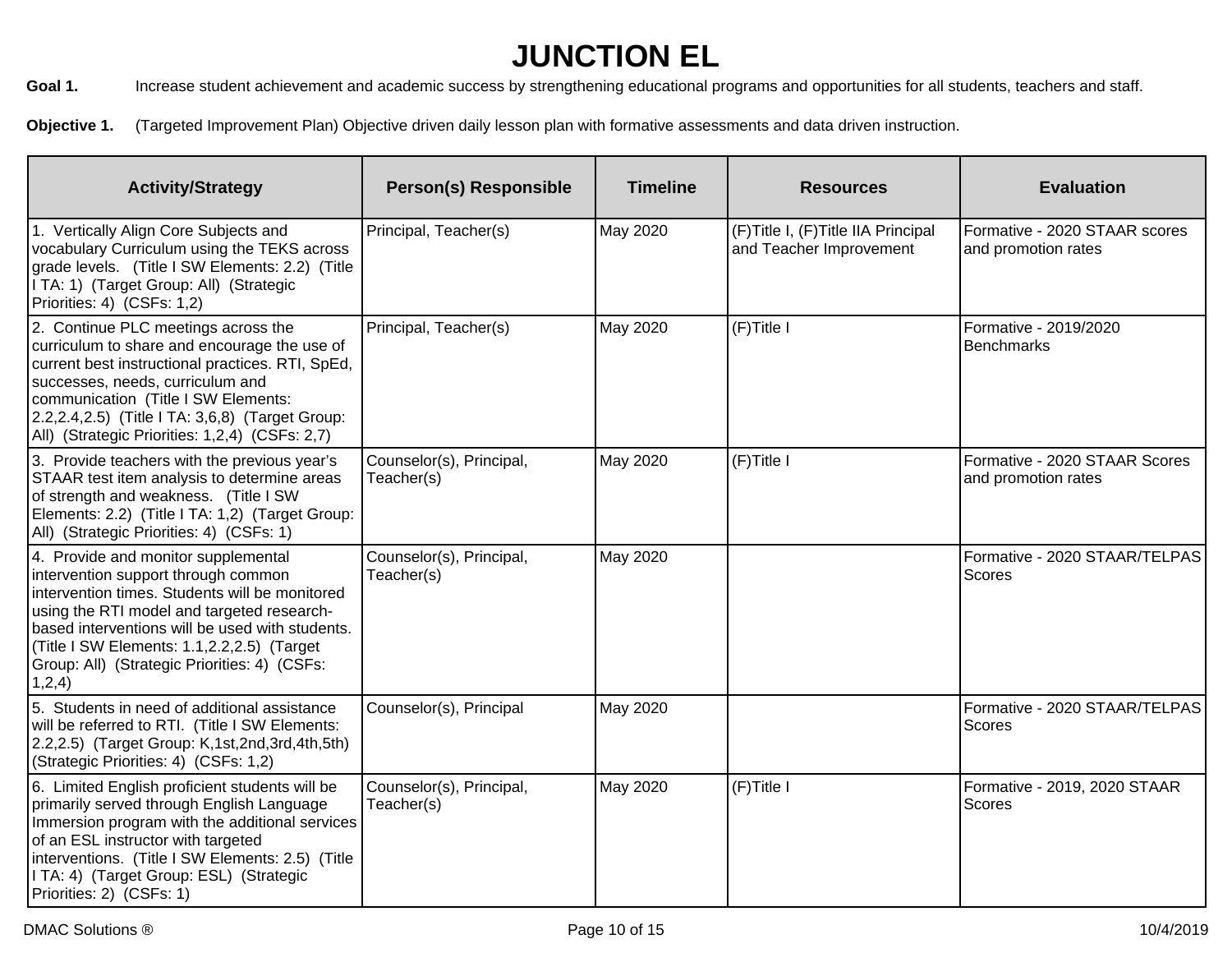Goal 1. Increase student achievement and academic success by strengthening educational programs and opportunities for all students, teachers and staff.

Objective 1. (Targeted Improvement Plan) Objective driven daily lesson plan with formative assessments and data driven instruction.

| <b>Activity/Strategy</b>                                                                                                                                                                                                                                                                                                     | <b>Person(s) Responsible</b>           | <b>Timeline</b>                  | <b>Resources</b> | <b>Evaluation</b>                                                                                                |
|------------------------------------------------------------------------------------------------------------------------------------------------------------------------------------------------------------------------------------------------------------------------------------------------------------------------------|----------------------------------------|----------------------------------|------------------|------------------------------------------------------------------------------------------------------------------|
| 7. Curriculum diagnostic 2nd- 5th benchmarks<br>will be given to provide data on students'<br>strengths and weaknesses. Data will be used<br>for diagnostic purposes to drive instruction.<br>(Title I SW Elements: 2.2,2.5) (Title I TA: 1)<br>(Target Group: 2nd, 3rd, 4th, 5th) (Strategic<br>Priorities: 2,4) (CSFs: 2)  | Counselor(s), Principal,<br>Teacher(s) | May 2020                         | $(F)$ Title I    | Formative - 2018, 2019, 2020<br>STAAR Scores, Special Education<br><b>Referral Data</b>                          |
| 8. Provide instructional support programs to<br>meet the diverse needs of all students<br>including; Common intervention time/GT/Co-<br>Teaching Inclusion Model and Tutorials (Title I<br>SW Elements: 2.2,2.5) (Title I TA: 1,3,4)<br>(Target Group: 1st, 2nd, 3rd, 4th, 5th) (Strategic<br>Priorities: 2,4) (CSFs: 1,2,4) | Principal, Teacher(s)                  | May 2020                         |                  | Formative - Special Education<br>Referral Data/2018,2019,2020<br><b>STAAR Scores/IStation</b>                    |
| 9. Develop and implement a high quality,<br>Professional Development Plan through<br>TTESS (Title I TA: 2,3,5,6) (Target Group:<br>K,1st,2nd,3rd,4th,5th) (Strategic Priorities:<br>$(1,2,4)$ (CSFs: 1,3,7)                                                                                                                  | Principal, Teacher(s)                  | May 2020 and<br><b>July 2020</b> |                  | Formative - Special Education<br>Referral Data/ 2018, 2019 STAAR<br>Scores/ Istation                             |
| 10. Monitor student attendance to increase<br>instruction time in the classroom (Target)<br>Group: K,1st,2nd,3rd,4th,5th) (Strategic<br>Priorities: 2,4) (CSFs: 4)                                                                                                                                                           | Principal, Teacher(s)                  | Ongoing                          | (F)Title I       | Formative - Attendance Rates,<br>2017-2018, 2018-2019, 2019-<br>2020<br>Passing rate on STAAR<br>2018,2019, 2020 |
| 11. Offer extended year programs for SSI<br>purposes (CSFs: 1,4)                                                                                                                                                                                                                                                             | Principal, Teacher(s)                  | Ongoing                          | (F)Title I       | Formative - Attendance Rates<br>2017-2018, 2019-2020<br>Passing rate on STAAR<br>2018,2019, 2020                 |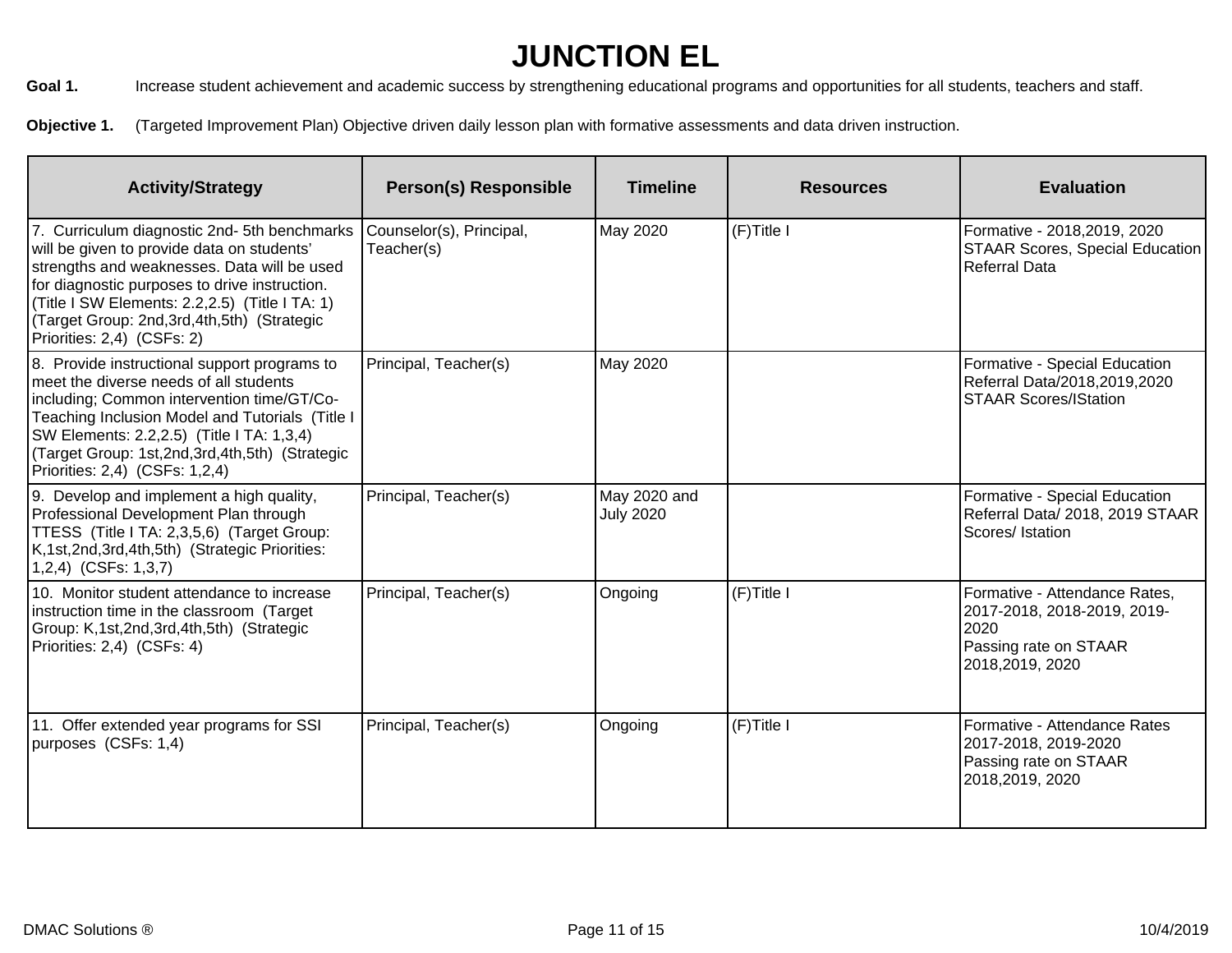Goal 2. Provide a well-defined plan to promote a safe, secure, respectful, and drug-free environment for students, staff and the Junction community.

**Objective 1.** PBIS Rewards system is used to track positive behavior and discipline referrals.

| <b>Activity/Strategy</b>                                                                                                                                                                                   | <b>Person(s) Responsible</b>           | <b>Timeline</b> | <b>Resources</b> | <b>Evaluation</b>                                  |
|------------------------------------------------------------------------------------------------------------------------------------------------------------------------------------------------------------|----------------------------------------|-----------------|------------------|----------------------------------------------------|
| . Reduce the number of Code of Student<br>Conduct offenses by using PBIS Rewards.<br>(Target Group: K,1st,2nd,3rd,4th,5th)<br>(Strategic Priorities: 4) (CSFs: 4,6)                                        | Counselor(s), Principal,<br>Teacher(s) | May 2020        |                  | Formative - Comparison Table                       |
| 2. Have Counselor in the classroom, and<br>continue Red Ribbon Week, Anti Bully<br>programs. (Target Group:<br>K,1st,2nd,3rd,4th,5th) (CSFs: 6)                                                            | Counselor(s), Principal                | May 202         |                  | Formative - Comparison Table                       |
| 3. Continue Check-In//Check-Out program<br>with students identified by teachers through the<br>PBIS Rewards App. (Title I TA: 3) (Target<br>Group: K,1st,2nd,3rd,4th,5th) (CSFs: 6)                        | Principal, Teacher(s)                  | May 2020        |                  | Formative - PBIS Data Tables                       |
| 4. Provide a list to parents of safe after-school<br>opportunities for students to participate in<br>throughout the community and school district.<br>(Target Group: K,1st,2nd,3rd,4th,5th) (CSFs:<br>5,6) | Principal, Teacher(s)                  | May 2020        |                  | Formative - Participation Rates                    |
| 5. CIC and DIC members will be given the<br>opportunity on a monthly basis to provide input<br>on decisions to ensure all facilities are safe and<br>secure. (CSFs: 6)                                     | Principal                              | May 2020        |                  | Formative - Summary of reports<br>for all campuses |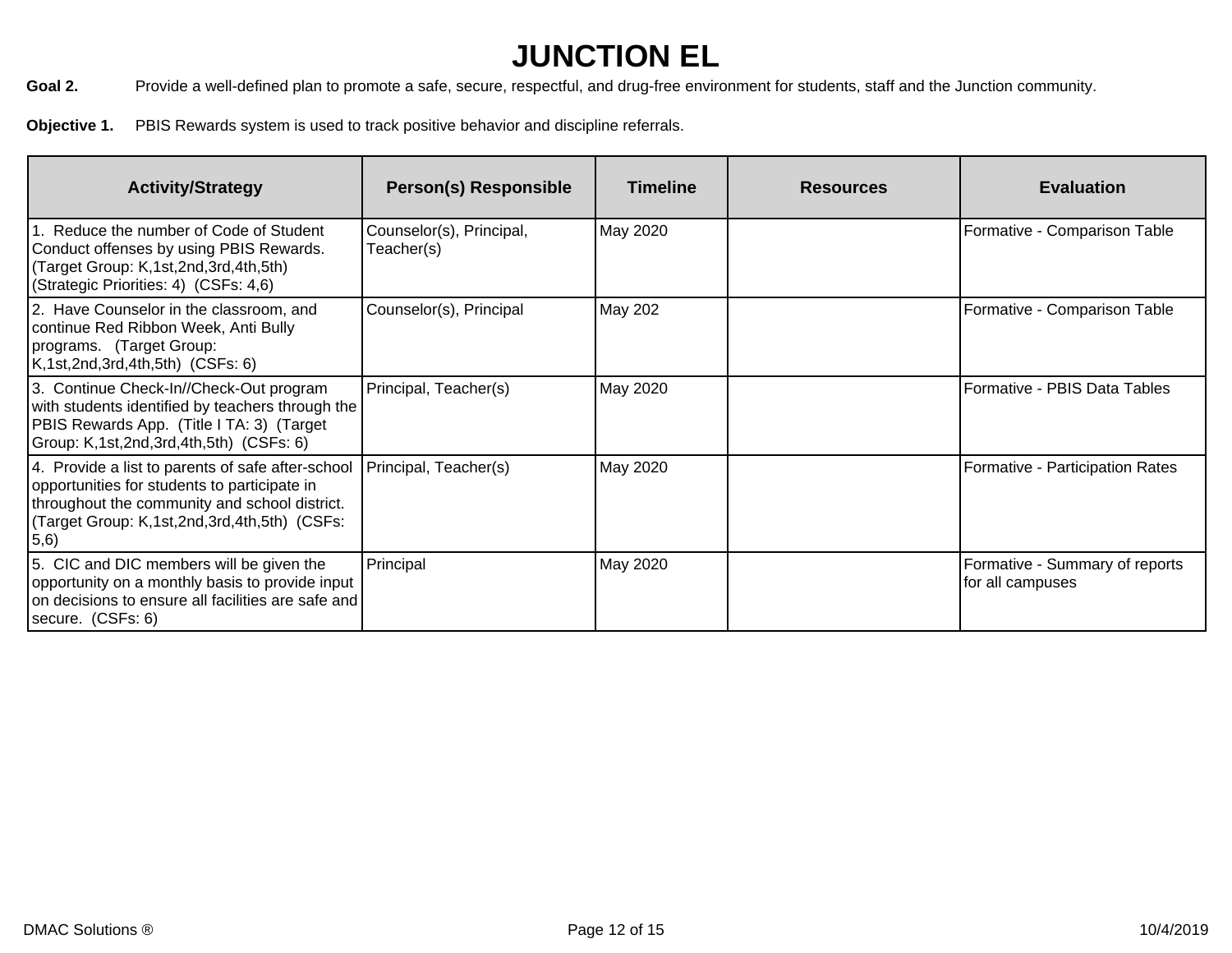Goal 3. Recruit, develop and retain highly qualified, effective personnel.

**Objective 1.** Principal and Instructional Coaches will support teachers as well as ESC 15 , Behavior support and Mentoring.

| <b>Activity/Strategy</b>                                                                                                                                                                                            | <b>Person(s) Responsible</b> | <b>Timeline</b> | <b>Resources</b> | <b>Evaluation</b>                                 |
|---------------------------------------------------------------------------------------------------------------------------------------------------------------------------------------------------------------------|------------------------------|-----------------|------------------|---------------------------------------------------|
| Maintain and retain high quality personnel<br>(CSFs: 7)                                                                                                                                                             | Principal                    | May 2020        |                  | Formative - Staff Retention                       |
| 2. Provide support for new teachers with a<br>mentoring program utilizing the master<br>teachers on staff. (CSFs: 7)                                                                                                | Principal                    | May 2020        |                  | Formative - New staff evaluation<br>report        |
| 3. Promote a culture of appreciation, support<br>and concern for all employees with the help of<br>the Hospitality Committee which will schedule<br>monthly luncheons and other social activities.<br>$ $ (CSFs: 7) | Principal                    | Ongoing         |                  | Formative - Staff survey                          |
| 4. Provide high quality/research based staff<br>development focusing on student needs.<br>(Strategic Priorities: 1)                                                                                                 | Principal                    | Ongoing         |                  | Formative -<br><b>Istation/ESTAR/STAAR scores</b> |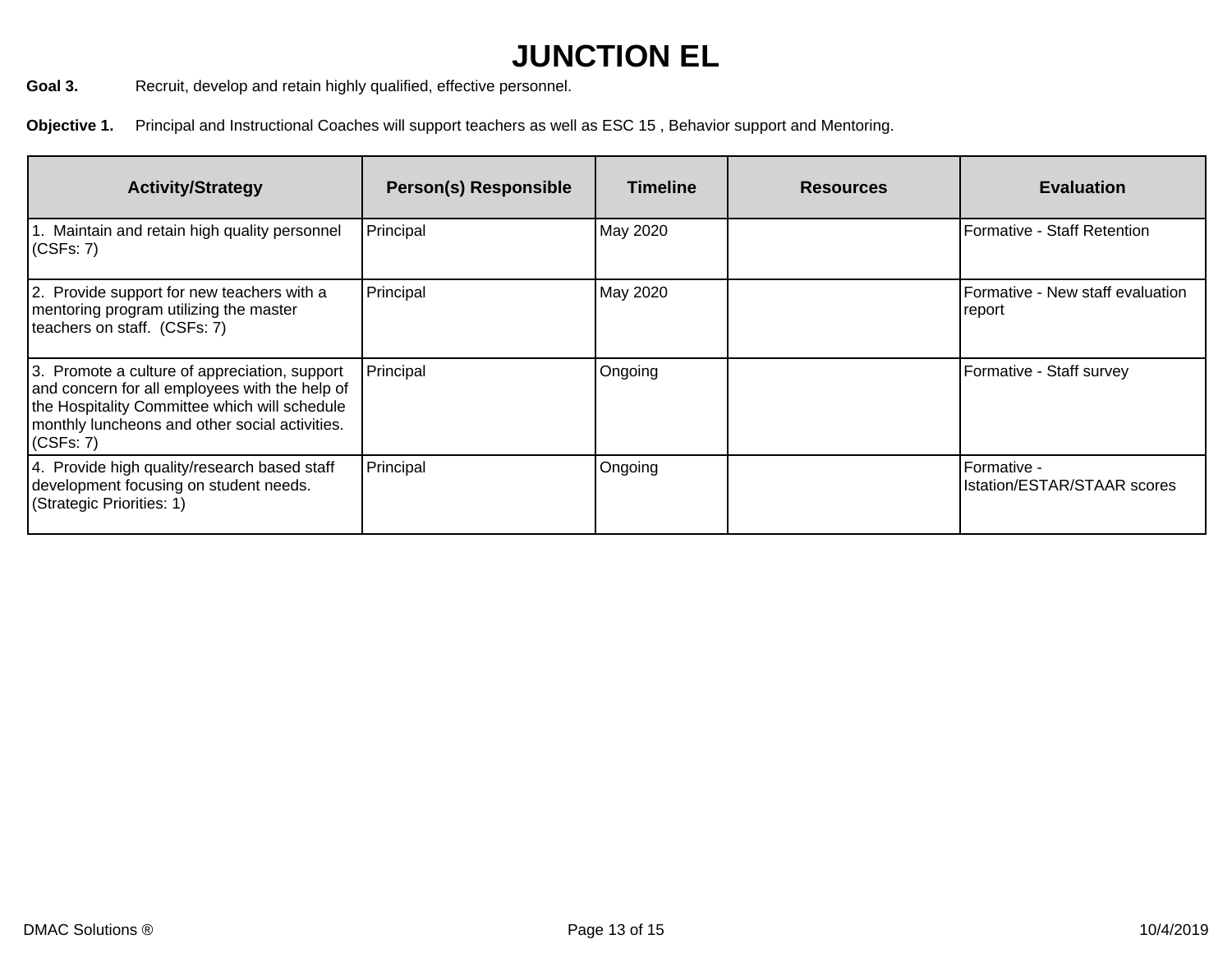Goal 4. Promote and strengthen community-focused relationships to enhance trust and foster support through communication.

**Objective 1.** Daily folder communication with behavior and academic resources is sent home. As well as access to Remind and PBIS Rewards App.

| <b>Activity/Strategy</b>                                                                                                                                                                                                                                                                                                     | <b>Person(s) Responsible</b>                | <b>Timeline</b> | <b>Resources</b> | <b>Evaluation</b>                                           |
|------------------------------------------------------------------------------------------------------------------------------------------------------------------------------------------------------------------------------------------------------------------------------------------------------------------------------|---------------------------------------------|-----------------|------------------|-------------------------------------------------------------|
| 1. Elementary will use blackboard rather than<br>webpages for this initiative. (Title I TA: 7)<br>(CSFs: 5)                                                                                                                                                                                                                  | Principal, Teacher(s)                       | Ongoing         |                  | Formative - Greater hits<br>More informed citizens          |
| 2. General campus information, calendar, and<br>current news will be available on the district<br>website, Facebook, RemindApp, and<br>Newsletter (CSFs: 5)                                                                                                                                                                  | Principal                                   | Ongoing         |                  | Formative - Parent Feedback                                 |
| 3. Gradebook is available online to all parents<br>who request access (CSFs: 5)                                                                                                                                                                                                                                              | Teacher(s)                                  | Ongoing         |                  | Formative - Increased number of<br>participants             |
| 4. Encourages mentoring, volunteering and<br>parent involvement with a letter at the<br>beginning of the year to parents, churches, and<br>community groups requesting volunteers.<br>(Title I SW Elements: 3.1) (CSFs: 5,6)                                                                                                 | Principal                                   | Ongoing         | (F)Title I       | Formative - Number of volunteers                            |
| 5. Provide daily positive communication home<br>through PBIS Rewards app. (Title I SW<br>Elements: 3.1) (CSFs: 5,6)                                                                                                                                                                                                          | Principal, Teacher(s)                       | Ongoing         | $(F)$ Title I    | Formative - Copies of<br>feedback/phone contact logs.       |
| 6. Improve communication between JES and<br>the non-English speaking community by:<br>providing a request at registration indicating a<br>preference for written information to be in<br>Spanish, and a parent meeting in Spanish on<br>Meet the Teacher nights and Fall Festival.<br>(Title I SW Elements: 3.1) (CSFs: 5,6) | Principal                                   | May 2020        | $(F)$ Title I    | Formative - Copies of<br>communication                      |
| 7. Parent Nights that encourage interaction<br>between parents and their children (Title I SW<br>Elements: 3.1) (CSFs: 5)                                                                                                                                                                                                    | Parent Volunteers, Principal,<br>Teacher(s) | May 2020        | (F)Title I       | Formative - Sign-in Sheets                                  |
| 8. Include volunteer packets in the registration<br>process (Title I SW Elements: 3.1) (CSFs:<br>(5,6)                                                                                                                                                                                                                       | Principal                                   | September 2019  | (F)Title I       | Formative - Sign-in Sheets<br><b>Copies of Registration</b> |